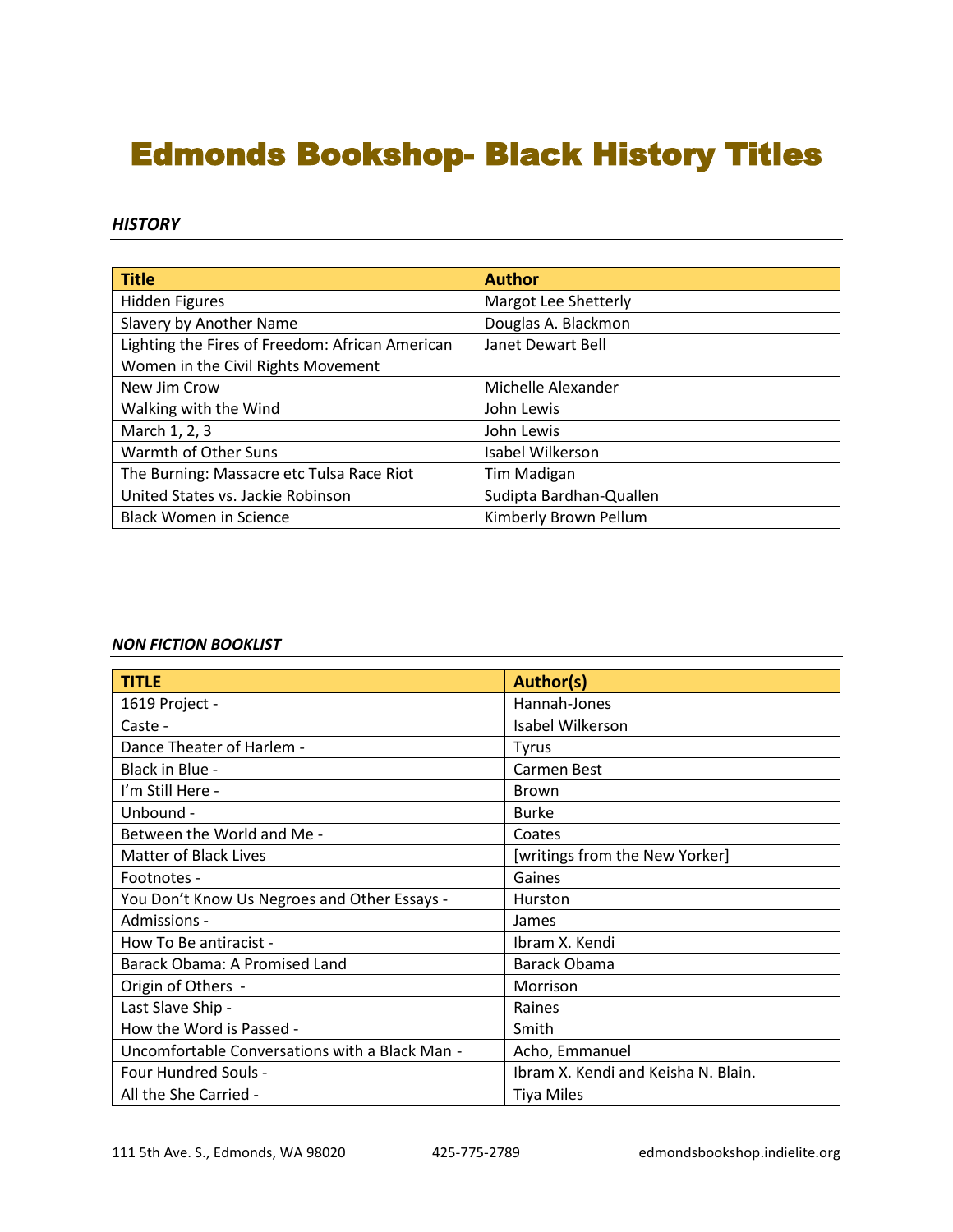| On Juneteenth -                                    | Gordon-Reed, Annette        |
|----------------------------------------------------|-----------------------------|
| Fire Shut up In my Bones                           | Blow                        |
| Tears We Cannot Stop -                             | Dyson                       |
| Dead are Arising -                                 | Les Payne                   |
| Becoming -                                         | Michelle Obama              |
| His Truth is Marching On                           | Meacham                     |
| Just Mercy -                                       | Stevenson                   |
| Why Are All the Black Kids Sitting Together in the | <b>Beverly Daniel Tatum</b> |
| Cafeteria: And Other Conversations About Race      |                             |

## *FICTION Authors (numerous books by each author- adult, unless otherwise indicated)*

| <b>Author</b>                      | Who is it for? |
|------------------------------------|----------------|
| Toni Morrison                      | Adult          |
| James Baldwin                      | Adult          |
| Zora Neale Hurston                 | Adult          |
| Yaa Gyasi                          | Adult          |
| Jasmine Guillory                   | Adult          |
| Jacqueline Woodson [and childrens] | Children       |
| Colson Whitehead                   | Adult          |
| James McBride                      | Adult          |
| <b>Brit Bennett</b>                | Adult          |
| Jayne Allen                        | Adult          |
| <b>Barbara Neely [mystery]</b>     | Adult          |
| <b>Walter Mosely [mystery]</b>     | Adult          |
| SA Crosby [mystery]                | Adult          |
| Attica Locke [mystery]             | Adult          |
| Octavia Butler [science fiction]   | Adult          |
| NK Jemisin [science fiction]       | Adult          |
| Marlon James [science fiction]     | Adult          |

### *CHILDRENS PICTURE BOOKS*

| <b>Title</b>                     | <b>Author</b>       |
|----------------------------------|---------------------|
| Jump at the Sun                  | Williams            |
| Preaching to the Chickens        | Asim                |
| Born on the Water (1619 Project) | Nikole Hannah Jones |
| Stacy's Extraordinary Words      | Abrams              |